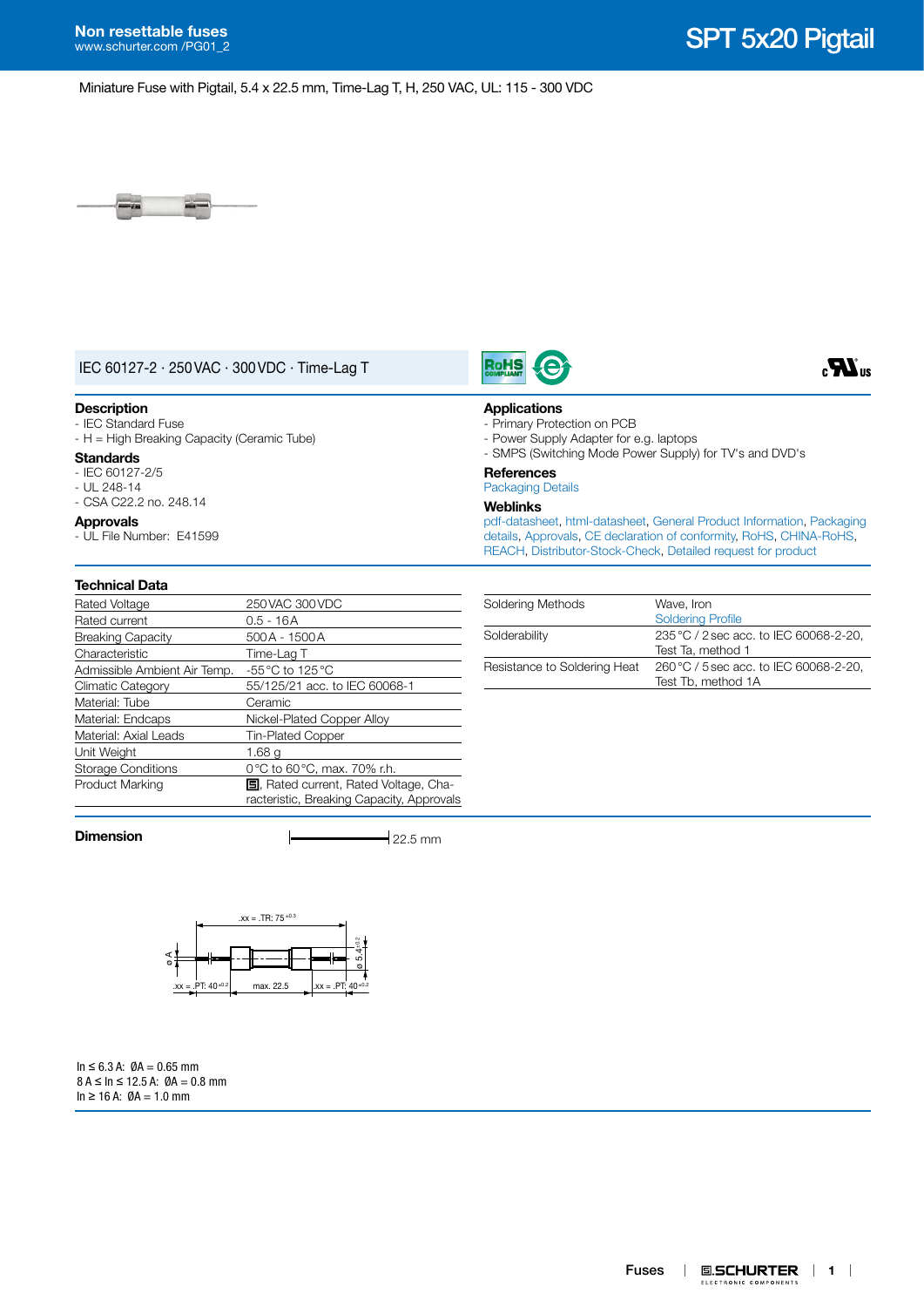# **Non resettable fuses** SPT 5x20 Pigtail [www.schurter.com /PG01\\_2](http://www.schurter.com/PG01_2)

## **Pre-Arcing Time**

| <b>Rated Current In</b> | $1.5x$ In min.   | 2.1 x ln max.    | 2.75 x In min. | 2.75 x ln max.  | $4.0 x$ In min. | $4.0 x$ In max. | $10.0 x$ In min. | 10.0 $x$ In max. |
|-------------------------|------------------|------------------|----------------|-----------------|-----------------|-----------------|------------------|------------------|
|                         |                  |                  |                |                 |                 |                 |                  |                  |
| $0.5A - 0.8A$           | $60$ min         | 30 min           | 250 ms         | 80 <sub>s</sub> | $50$ ms         | 5s              | 5 <sub>ms</sub>  | $150$ ms         |
| $1A - 3.15A$            | $60 \text{ min}$ | $30 \text{ min}$ | 750 ms         | 80 <sub>s</sub> | $95 \text{ ms}$ | 5s              | 10 <sub>ms</sub> | 150 ms           |
| $4A - 6.3A$             | 60 min           | $30 \text{ min}$ | 750 ms         | 80 <sub>s</sub> | 150 ms          | 5s              | 10 <sub>ms</sub> | $150$ ms         |
| $8A - 10A$              | $30 \text{ min}$ | 30 min           | 750 ms         | 80 <sub>s</sub> | 150 ms          | 5s              | 10 <sub>ms</sub> | 150 ms           |
| $12.5A - 16A$           | $15$ min         | 30 min           | 750 ms         | 80 <sub>s</sub> | 150 ms          | 5s              | 20 <sub>ms</sub> | 150 ms           |

## **Time-Current-Curves**



# **All Variants**

| Rated Cur-<br>rent [A] | <b>Rated Vol-</b><br>tage [VAC] | <b>Rated Vol-</b><br>tage [VDC] | <b>Breaking</b><br>Capacity | <b>Voltage Drop</b><br>1.0 In max.<br>[mV] | <b>Voltage Drop</b><br>$1.0$ In typ.<br>[mV] | <b>Power Dissi-</b><br>pation 1.5 l <sub>n</sub><br>max. [mW] | <b>Power Dissi-</b><br>pation 1.5 l<br>typ. [mW] | Melting <sup>2</sup> t<br>10.0 Intyp. $\sum_{\text{us}}$<br>[A <sup>2</sup> s] | <b>Order Number</b> |
|------------------------|---------------------------------|---------------------------------|-----------------------------|--------------------------------------------|----------------------------------------------|---------------------------------------------------------------|--------------------------------------------------|--------------------------------------------------------------------------------|---------------------|
| 0.5                    | 250                             | 300                             | 1)                          | 850                                        | 360                                          | 1600                                                          | 500                                              | 0.5<br>$\bullet$                                                               | 0001.2501.PT        |
| 0.5                    | 250                             | 300                             | 1)                          | 850                                        | 360                                          | 1600                                                          | 500                                              | 0.5<br>$\bullet$                                                               | 0001.2501.TR        |
| 0.63                   | 250                             | 300                             | 1)                          | 650                                        | 330                                          | 1600                                                          | 500                                              | 1.55<br>$\bullet$                                                              | 0001.2502.PT        |
| 0.63                   | 250                             | 300                             | 1)                          | 650                                        | 330                                          | 1600                                                          | 500                                              | 1.55<br>$\bullet$                                                              | 0001.2502.TR        |
| 0.8                    | 250                             | 300                             | 1)                          | 500                                        | 260                                          | 1600                                                          | 500                                              | 2.3<br>$\bullet$                                                               | 0001.2503.PT        |
| 0.8                    | 250                             | 300                             | 1)                          | 500                                        | 260                                          | 1600                                                          | 500                                              | 2.3<br>٠                                                                       | 0001.2503.TR        |
| $\mathbf{1}$           | 250                             | 300                             | 1)                          | 350                                        | 180                                          | 2500                                                          | 500                                              | 1.1<br>$\bullet$                                                               | 0001.2504.PT        |
| $\mathbf{1}$           | 250                             | 300                             | 1)                          | 350                                        | 180                                          | 2500                                                          | 500                                              | 1.1<br>$\bullet$                                                               | 0001.2504.TR        |
| 1.25                   | 250                             | 300                             | 1)                          | 300                                        | 150                                          | 2500                                                          | 500                                              | 1.86<br>$\bullet$                                                              | 0001.2505.PT        |
| 1.25                   | 250                             | 300                             | 1)                          | 300                                        | 150                                          | 2500                                                          | 500                                              | 1.86<br>$\bullet$                                                              | 0001.2505.TR        |
| 1.6                    | 250                             | 300                             | 1)                          | 200                                        | 130                                          | 2500                                                          | 500                                              | 4.35<br>$\bullet$                                                              | 0001.2506.PT        |
| 1.6                    | 250                             | 300                             | 1)                          | 200                                        | 130                                          | 2500                                                          | 500                                              | 4.35<br>٠                                                                      | 0001.2506.TR        |
| $\overline{c}$         | 250                             | 300                             | 1)                          | 190                                        | 120                                          | 2500                                                          | 600                                              | 9.2<br>$\bullet$                                                               | 0001.2507.PT        |
| 2                      | 250                             | 300                             | 1)                          | 190                                        | 120                                          | 2500                                                          | 600                                              | 9.2<br>$\bullet$                                                               | 0001.2507.TR        |
| 2.5                    | 250                             | 300                             | 1)                          | 180                                        | 100                                          | 2500                                                          | 600                                              | 11.7<br>$\bullet$                                                              | 0001.2508.PT        |
| 2.5                    | 250                             | 300                             | 1)                          | 180                                        | 100                                          | 2500                                                          | 600                                              | 11.7<br>$\bullet$                                                              | 0001.2508.TR        |
| 3.15                   | 250                             | 300                             | 1)                          | 140                                        | 100                                          | 4000                                                          | 800                                              | 22<br>$\bullet$                                                                | 0001.2509.PT        |
| 3.15                   | 250                             | 300                             | 1)                          | 140                                        | 100                                          | 4000                                                          | 800                                              | 22<br>٠                                                                        | 0001.2509.TR        |
| 4                      | 250                             | 150                             | 2)                          | 100                                        | 90                                           | 4000                                                          | 900                                              | 62.4<br>$\bullet$                                                              | 0001.2510.PT        |